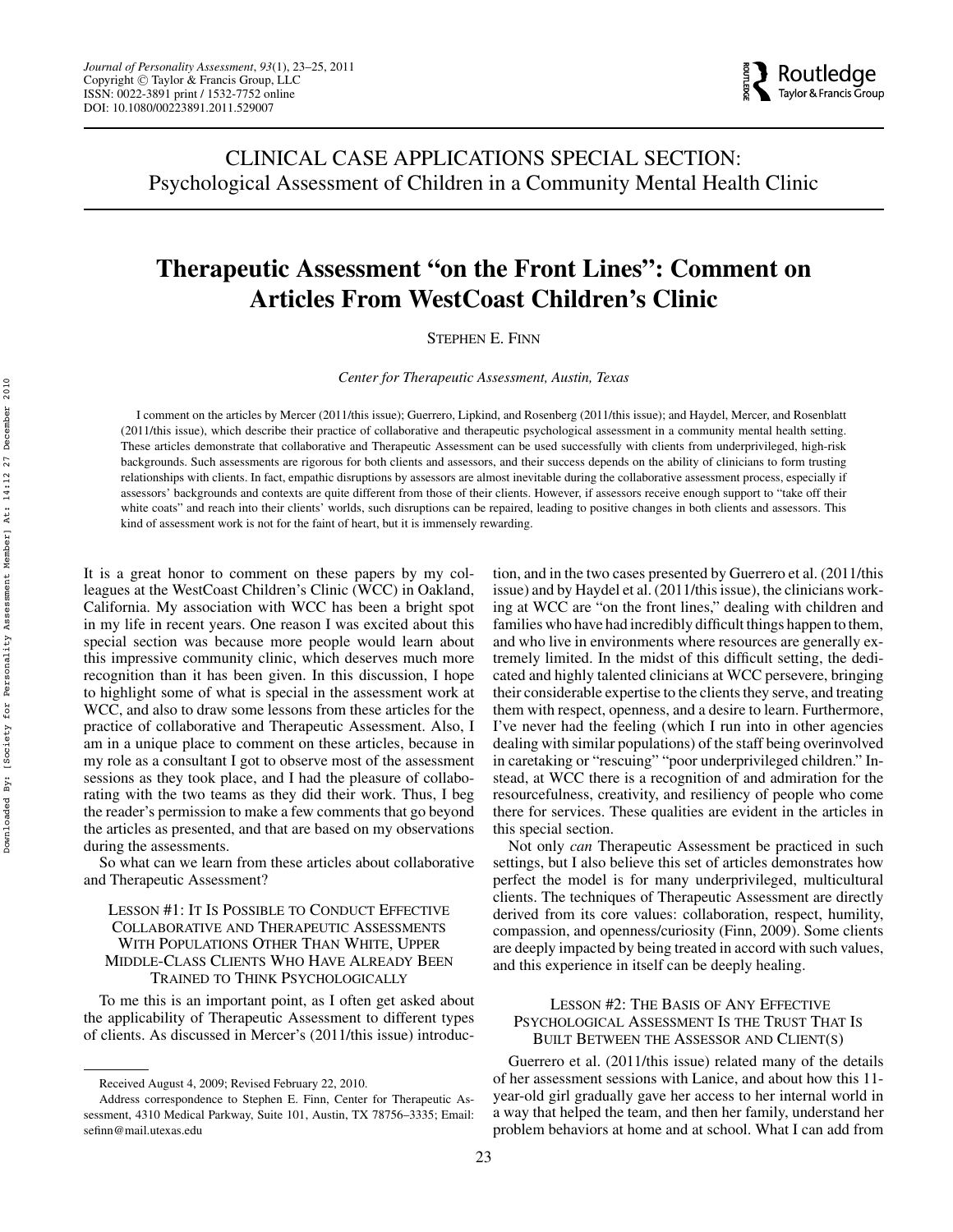my observations is that Dr. Guerrero was very skilled in her ability to form a relationship with Lanice—hovering attentively as Lanice played, asking gentle questions when appropriate (but never in an intrusive manner), and sensitively and respectfully letting Lanice find her own way of helping the assessors and her family know what was going on inside of her. I am convinced that Lanice would never have given such clear test responses, and the assessment team would never have been so sure about what to tell her family, had Dr. Guerrero and Lanice not built such a relationship grounded in trust and safety.

Such trust is essential, not only for helping assessors get clear and useful assessment information, but also allowing clients to withstand the emotional rigors of coming to view themselves, their loved ones, and the world in a new way. Again, in Lanice's assessment, it was emotionally quite challenging for the aunt to come to see that Lanice was not "bad," but instead was unable to express her emotions in adaptive ways. The intense emotions of relief, sadness, and guilt that came with this interpretation were only tolerable, I am convinced, because the aunt felt "held up" by the relationship she developed with the assessment team.

## LESSON #3: DISRUPTIONS AND REPAIRS ARE OFTEN A CRUCIAL PART OF THE SUCCESS OF A COLLABORATIVE OR THERAPEUTIC ASSESSMENT

Guerrero et al. (2011/this issue) wrote about the crisis during the first assessment, when Lanice's aunt blamed the assessment team for Lanice's acting out behavior out at school. As they wrote, this was a surprising, even shocking moment for the team, but they rose to the occasion beautifully, did not get defensive or blame themselves, and used the opportunity to understand the family's context better. This is a beautiful example of an empathic disruption followed by a repair, and it led to an increased alliance between the team and the family, which was evident in the final part of the session. Guerrero et al. mentioned that the end of the family session involved the family (aunt, Lanice, and mentally retarded mother) playing UNO with the three-person assessment team. I can add that this was a joyful and healing occasion for everyone, and as I watched over the video link from the other room, I found tears rolling down my face to see this widely disparate group of people engaged in an activity in which all of them could participate in and have fun.

This moment was truly magical, more so because the relationships had been on such shaky ground in the middle of the assessment. Kohut (1977) believed that empathic disruptions between clients and therapists are inevitable in treatment and that repairs are essential for clients to develop a sturdier sense of self. Also, the disruption–repair process has been found to be an essential aspect of secure attachment relationships (Stern, 2004). Not only is it impossible to avoid empathic disruptions during Therapeutic Assessment (except, perhaps by constraining ourselves so much that we limit our effectiveness), but it would be inadvisable to do so, because we would deprive our clients and us of a potentially powerful therapeutic tool. Instead, it is important that each of us learn more about how to recognize and repair empathic disruptions that occur during our psychological assessments.

The reflections by Guerrero et al. (2011/this issue) on the assessment process and the eventual outcome of the first case, and the comments by Haydel et al. (2011/this issue) on the rigors

of dealing with the intense grief in the second family highlight another lesson.

## LESSON #4: IF WE ARE GOING TO RISK "GETTING IN OUR CLIENTS' SHOES," WE'RE GOING TO NEED SUPPORT TO DO SO

Both groups of clinicians wrote about how important it was to get support during the assessments: from the other team members, from the primary consultant (me), and from the WCC community, who listened as the cases were presented in a Grand Rounds, and gave emotional support and very helpful comments and suggestions. For these reasons, I myself always get consultation from at least one colleague on any assessment I do. This practice recognizes that my own background, biases, and context inevitably shape my understanding of test data and of clients. Having another person with whom to discuss my observations and hypotheses provides a check against my limited perspective. Also, sometimes I have pretty clear ideas about what I think about the testing or what I want to say to the client, but I need the support of having another person help "hold" the sadness, inspiration, fear, hope, or despair that I am containing during the assessment. If you're not accustomed to getting consultation I urge you to try it—it will really help you do much better work.

## LESSON #5: THERAPEUTIC AND COLLABORATIVE ASSESSMENTS HAVE THE POTENTIAL TO CHANGE ASSESSORS AS WELL AS CLIENTS

I so appreciated Drs. Guerrero, Lipkind, and Rosenberg disclosing the way they grew as a result of Lanice's assessment, to become more aware of power dynamics and issues of privilege with the clients they see at WCC. In my mind, their increased awareness of these issues illustrates how difficult it is for each of us to get beyond our own context and truly enter the intersubjective worlds of our clients. Of course, this process is even more difficult when our clients' contexts are very different than our own. However, if we can take off our "white coats" and—as I mentioned earlier—get the support and consultation we need to open ourselves to our clients, we can enlarge our own perspectives and get a taste of what it's like to lead other lives. Guerrero et al. (2011/this issue) were able to do this in this assessment and it benefited Lanice, her family, and the assessment team.

# LESSON #6: THERE ARE NO FIXED PROCEDURES IN COLLABORATIVE AND THERAPEUTIC ASSESSMENT, AND IT IS ESSENTIAL THAT USUAL PROCEDURES BE ADAPTED TO EACH CLIENT

As Haydel et al. (2011/this issue) explained regarding the second case (Joey and his mother), it was both unfeasible and impractical in this instance to ask the mother to observe assessment sessions unobtrusively from the corner of the room. This child and mother were so connected that it would have been inappropriate and unempathic to even try this. So the team actively involved Joey's mother in a number of the sessions, and then had other sessions when Dr. Haydel worked with Joey alone and Dr. Mercer and Dr. Rosenblatt talked to his mother. Not only did this adaptation work well, but it turned out to be crucial in understanding the dynamics of this family. As Haydel et al. explained, Joey was much more competent when he was